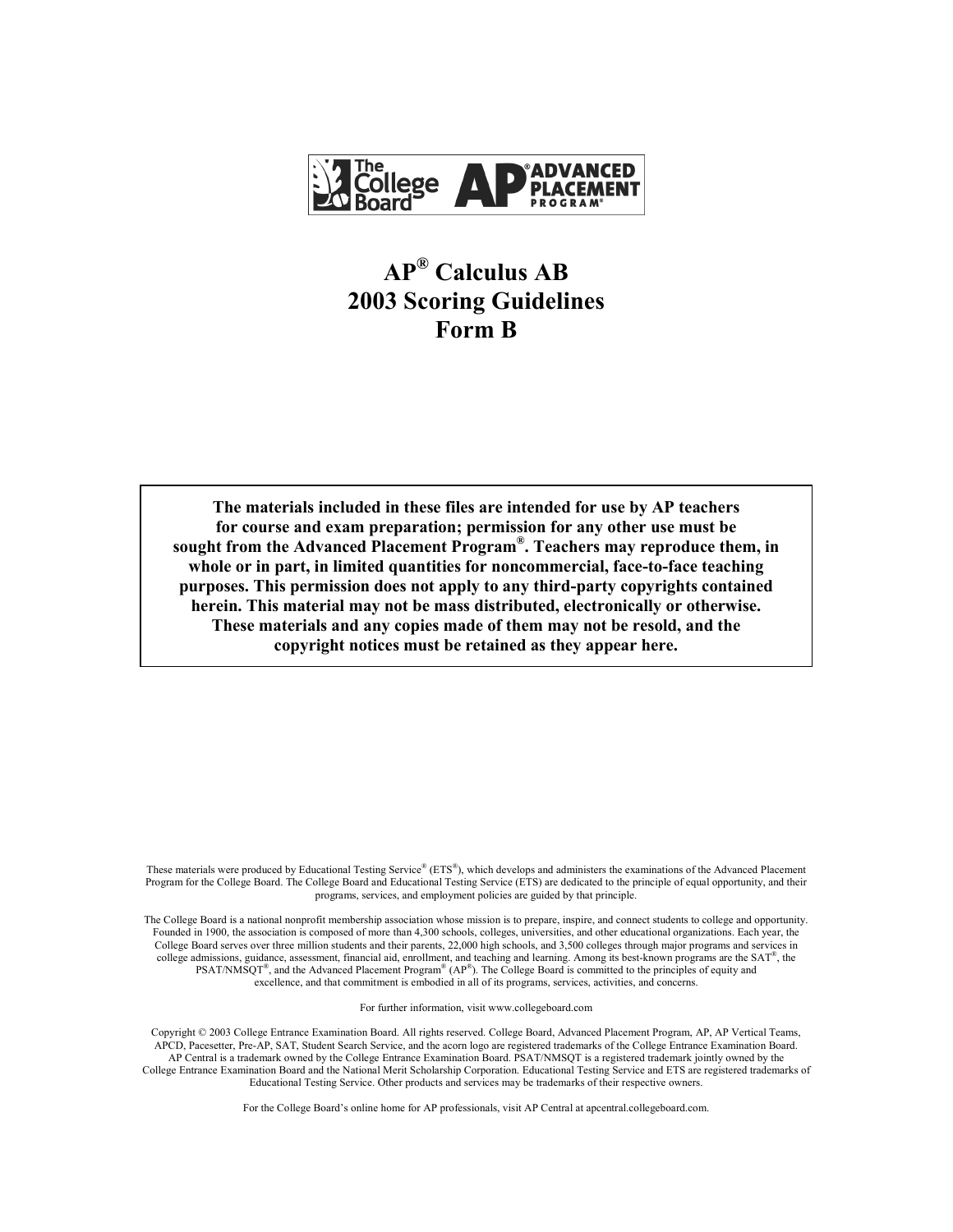#### **Question 1**

Let *f* be the function given by  $f(x) = 4x^2 - x^3$ , and let  $\ell$  be the line  $y = 18 - 3x$ , where  $\ell$  is tangent to the graph of *f*. Let *R* be the region bounded by the graph of *f* and the *x*-axis, and let *S* be the region bounded by the graph of  $f$ , the line  $\ell$ , and the *x*-axis, as shown above.

(a) Show that  $\ell$  is tangent to the graph of  $y = f(x)$  at the point  $x = 3$ .



- (b) Find the area of *S*.
- (c) Find the volume of the solid generated when *R* is revolved about the *x*-axis.

(a)  $f'(x) = 8x - 3x^2$ ;  $f'(3) = 24 - 27 = -3$  $f(3) = 36 - 27 = 9$ Tangent line at  $x = 3$  is  $y = -3(x - 3) + 9 = -3x + 18,$ which is the equation of line  $\ell$ .

(b) 
$$
f(x) = 0
$$
 at  $x = 4$   
\nThe line intersects the *x*-axis at  $x = 6$ .  
\nArea  $= \frac{1}{2}(3)(9) - \int_3^4 (4x^2 - x^3) dx$   
\n $= 7.916$  or  $7.917$   
\nOR  
\nArea  $= \int_3^4 ((18 - 3x) - (4x^2 - x^3)) dx$   
\n $+ \frac{1}{2}(2)(18 - 12)$   
\n $= 7.916$  or  $7.917$   
\n(c) Volume  $= \pi \int_0^4 (4x^2 - x^3)^2 dx$ 

$$
2:\begin{cases} 1:\text{finds } f'(3) \text{ and } f(3) \\ \text{finds equation of tangent line} \\ \text{or} \\ \text{shows } (3,9) \text{ is on both the} \\ \text{graph of } f \text{ and line } \ell \\ \\ 2:\text{integral for non-triangular region} \\ 1:\text{limits} \\ 1:\text{integral} \\ 1:\text{area of triangular region} \\ 1:\text{answer} \end{cases}
$$

 $= 156.038 \pi \text{ or } 490.208$  3: 1 : limits and constant 1 : integrand 1 : answer £¦ ¦ ¦ ¦¦ ¤ ¦ ¦ ¦ ¦¦¥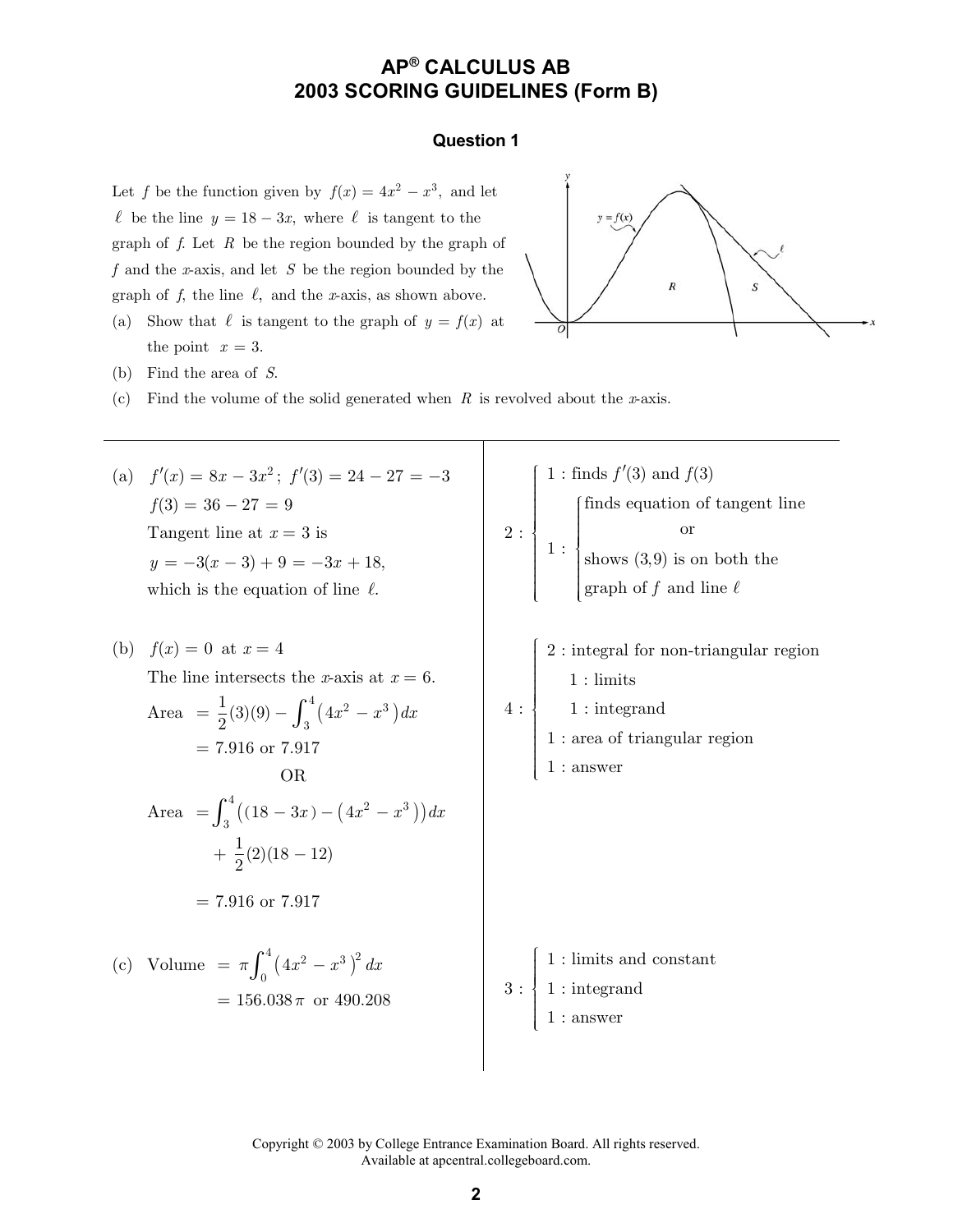### **Question 2**

A tank contains 125 gallons of heating oil at time  $t = 0$ . During the time interval  $0 \le t \le 12$  hours, heating oil is pumped into the tank at the rate

$$
H(t) = 2 + \frac{10}{(1 + \ln(t + 1))}
$$
 gallons per hour.

During the same time interval, heating oil is removed from the tank at the rate

$$
R(t) = 12\sin\left(\frac{t^2}{47}\right)
$$
 gallons per hour.

- (a) How many gallons of heating oil are pumped into the tank during the time interval  $0 \le t \le 12$  hours?
- (b) Is the level of heating oil in the tank rising or falling at time  $t = 6$  hours? Give a reason for your answer.
- (c) How many gallons of heating oil are in the tank at time  $t = 12$  hours?
- (d) At what time t, for  $0 \le t \le 12$ , is the volume of heating oil in the tank the least? Show the analysis that leads to your conclusion.

\n- (a) 
$$
\int_{0}^{12} H(t) dt = 70.570
$$
 or 70.571
\n- (b)  $H(6) - R(6) = -2.924$ , so the level of heating oil is falling at  $t = 6$ .
\n- (c)  $125 + \int_{0}^{12} (H(t) - R(t)) dt = 122.025$  or 122.026
\n- (d) The absolute minimum occurs at a critical point or an endpoint.
\n- $H(t) - R(t) = 0$  when  $t = 4.790$  and  $t = 11.318$ .
\n- The volume increases until  $t = 11.318$ , then increases, so the absolute minimum will be at  $t = 0$  or at  $t = 11.318$ .
\n- $125 + \int_{0}^{11.318} (H(t) - R(t)) dt = 120.738$
\n- Since the volume is  $125$  at  $t = 0$ , the volume is
\n
\nleast at  $t = 11.318$ .

\nSince the volume is  $125$  at  $t = 0$ , the volume is

\nleast at  $t = 11.318$ .

\nSince the volume is  $125$  at  $t = 0$ , the volume is

\nhas a constant  $t = 11.318$ .

\nSince the volume is  $125$  at  $t = 0$ , the volume is

\nhas a constant  $t = 11.318$ .

\nSince the volume is  $125$  at  $t = 0$ , the volume is

\nas a constant  $t = 11.318$ .

\nSince the volume is  $125$  at  $t = 0$ , the volume is

\nand  $t = 11.318$ .

\nSince the volume is  $125$  at <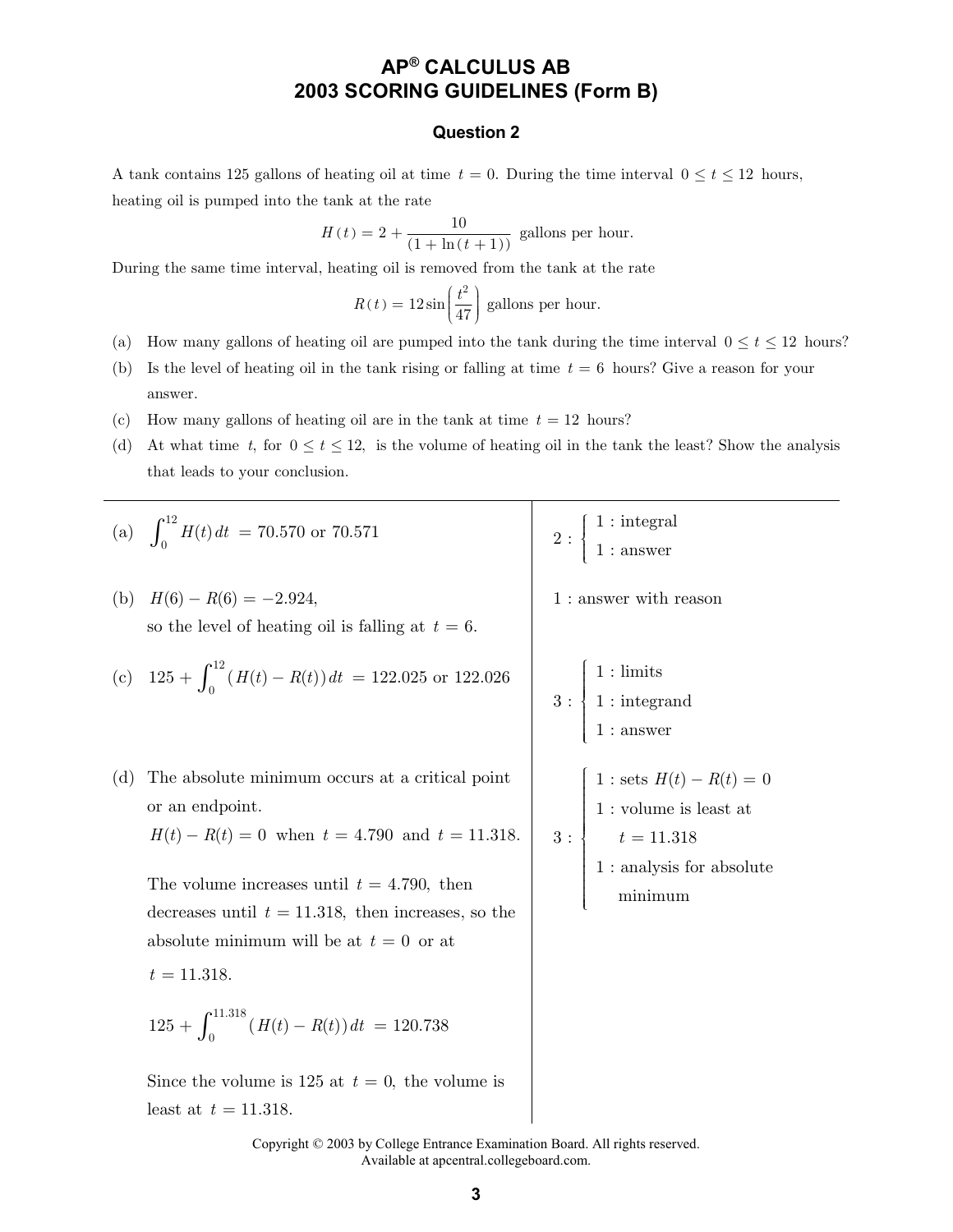#### **Question 3**

A blood vessel is 360 millimeters (mm) long with circular cross sections of varying diameter. The table above gives the measurements of the diameter of the blood vessel at selected points

| Distance<br>(mm)<br>$\boldsymbol{x}$ |    | 60 | 120 | $180\,$ |    |    | 360 |
|--------------------------------------|----|----|-----|---------|----|----|-----|
| Diameter<br>$\cdot$ $r'$             | 24 | 30 | 28  | 30      | 26 | 24 | 26  |

along the length of the blood vessel, where *x* represents the distance from one end of the blood vessel and  $B(x)$  is a twice-differentiable function that represents the diameter at that point.

- (a) Write an integral expression in terms of  $B(x)$  that represents the average radius, in mm, of the blood vessel between  $x = 0$  and  $x = 360$ .
- (b) Approximate the value of your answer from part (a) using the data from the table and a midpoint Riemann sum with three subintervals of equal length. Show the computations that lead to your answer.
- (c) Using correct units, explain the meaning of 275  $(P(x))^2$ 125  $\left( x\right)$  $\pi \int_{125}^{275} \left(\frac{B(x)}{2}\right)^2 dx$  in terms of the blood vessel.
- (d) Explain why there must be at least one value *x*, for  $0 < x < 360$ , such that  $B''(x) = 0$ .

(a) 
$$
\frac{1}{360} \int_0^{360} \frac{B(x)}{2} dx
$$
  
\n(b)  $\frac{1}{360} \Big[ 120 \Big( \frac{B(60)}{2} + \frac{B(180)}{2} + \frac{B(300)}{2} \Big) \Big] =$   
\n $\frac{1}{360} [60(30 + 30 + 24)] = 14$   
\n(c)  $\frac{B(x)}{2}$  is the radius, so  $\pi \Big( \frac{B(x)}{2} \Big)^2$  is the area of the cross section at *x*. The expression is the volume in mm<sup>3</sup> of the blood vessel between 125 mm from the end of the vessel.  
\n(d) By the MVT,  $B'(c_1) = 0$  for some  $c_1$  in (60, 180) and  $B'(c_2) = 0$  for some  $c_2$  in (240, 360). The MVT applied to  $B'(x)$  shows that  $B''(x) = 0$  for some *x* in the interval  $(c_1, c_2)$ .

$$
2: \begin{cases} 1: \text{limits and constant} \\ 1: \text{integrand} \end{cases}
$$

$$
2: \begin{cases} 1: B(60) + B(180) + B(300) \\ 1: \text{answer} \end{cases}
$$

2: 
$$
\begin{cases} 1: \text{volume in mm}^3 \\ 1: \text{between } x = 125 \text{ and} \\ x = 275 \end{cases}
$$

2 : explains why there are two values of x where  $B'(x)$  has the same value 1 : explains why that means

$$
B''(x) = 0 \text{ for } 0 < x < 360
$$

Note: max 1/3 if only explains why  $B'(x) = 0$  at some *x* in (0, 360).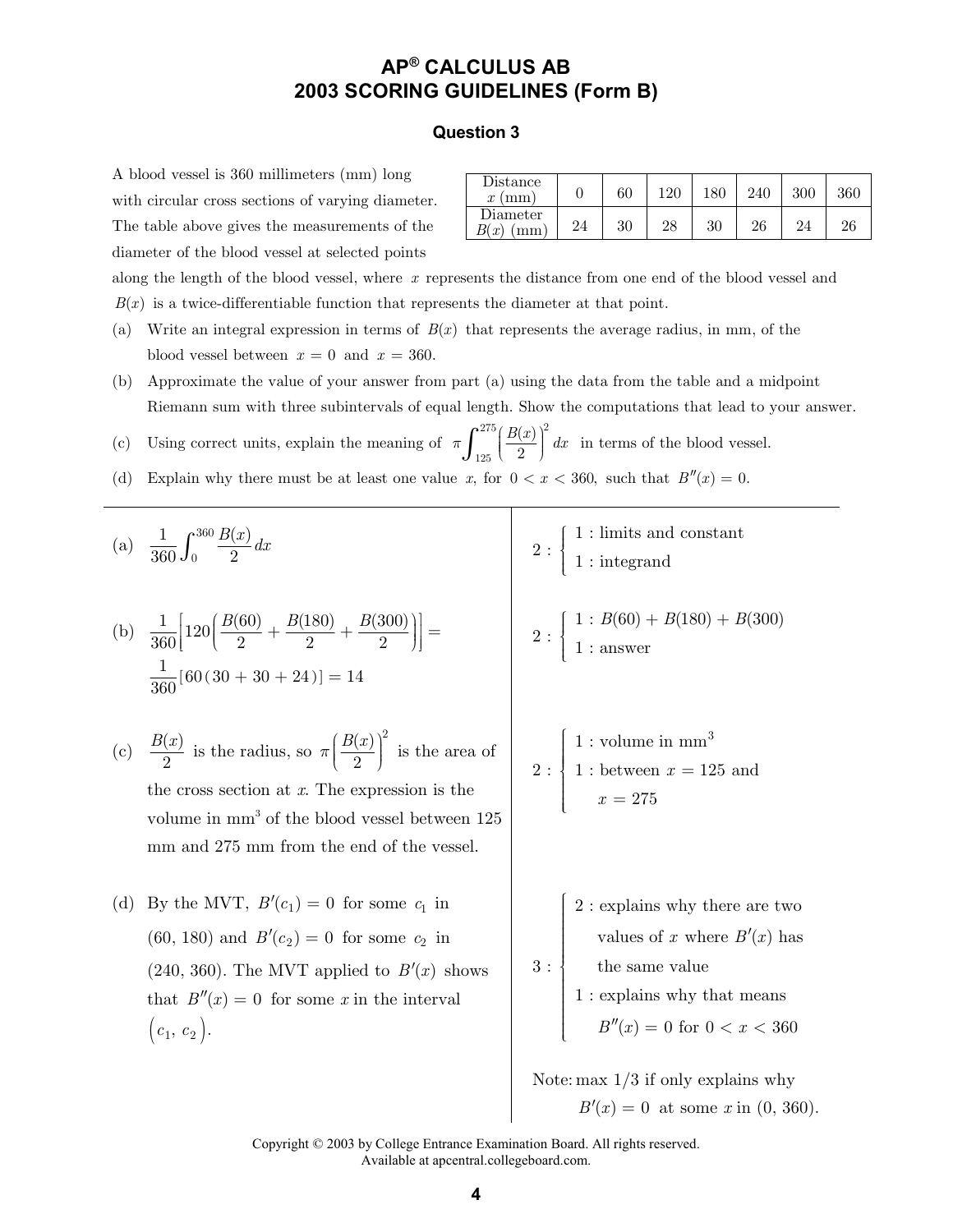#### **Question 4**

A particle moves along the *x*-axis with velocity at time  $t \geq 0$  given by  $v(t) = -1 + e^{1-t}$ .

- (a) Find the acceleration of the particle at time  $t = 3$ .
- (b) Is the speed of the particle increasing at time *t* = 3? Give a reason for your answer.
- (c) Find all values of *t* at which the particle changes direction. Justify your answer.
- (d) Find the total distance traveled by the particle over the time interval  $0 \le t \le 3$ .

| (a) $a(t) = v'(t) = -e^{1-t}$<br>$a(3) = -e^{-2}$                                                                                                                                                                                       | $2: \left\{ \begin{array}{l} 1: v'(t) \\ 1: a(3) \end{array} \right.$                                                                                                                                                                                                           |
|-----------------------------------------------------------------------------------------------------------------------------------------------------------------------------------------------------------------------------------------|---------------------------------------------------------------------------------------------------------------------------------------------------------------------------------------------------------------------------------------------------------------------------------|
| a(3) < 0<br>(b)<br>$v(3) = -1 + e^{-2} < 0$<br>Speed is increasing since $v(3) < 0$ and $a(3) < 0$ .                                                                                                                                    | 1 : answer with reason                                                                                                                                                                                                                                                          |
| (c) $v(t) = 0$ when $1 = e^{1-t}$ , so $t = 1$ .<br>$v(t) > 0$ for $t < 1$ and $v(t) < 0$ for $t > 1$ .<br>Therefore, the particle changes direction at $t = 1$ .                                                                       | 2 : $\left\{\begin{array}{l} 1: \text{ solves } v(t) = 0 \text{ to} \\ \text{get } t = 1 \\ 1: \text{ justifies change in} \end{array}\right.$<br>direction at $t=1$                                                                                                            |
| Distance $=\int_0^3  v(t)  dt$<br>(d)<br>$=\int_0^1(-1+e^{1-t})dt+\int_1^3(1-e^{1-t})dt$<br>$= \left(-t - e^{1-t}\Big _0^1\right) + \left(t + e^{1-t}\Big _1^3\right)$<br>$= (-1 - 1 + e) + (3 + e^{-2} - 1 - 1)$<br>$= e + e^{-2} - 1$ | $1:$ limits<br>$4: \begin{cases} 1: \text{integrand} \\ 1: \text{antidifferentiation} \\ 1: \text{evaluation} \end{cases}$                                                                                                                                                      |
| <b>OR</b>                                                                                                                                                                                                                               | <b>OR</b>                                                                                                                                                                                                                                                                       |
| $x(t) = -t - e^{1-t}$<br>$x(0) = -e$<br>$x(1) = -2$<br>$x(3) = -e^{-2} - 3$<br>Distance = $(x(1) - x(0)) + (x(1) - x(3))$<br>$= (-2 + e) + (1 + e^{-2})$<br>$= e + e^{-2} - 1$                                                          | $1:$ any antiderivative<br>1 : evaluates $x(t)$ when<br>$t$ = 0, 1, 3 $$\mbox{\sc I}$ : evaluates distance<br>$% \left\vert \left( \mathbf{1}_{\mathbf{1}}\right) _{i}\right\rangle$ between points<br>$1$ : evaluates total distance $% \left( \mathcal{A},\mathcal{A}\right)$ |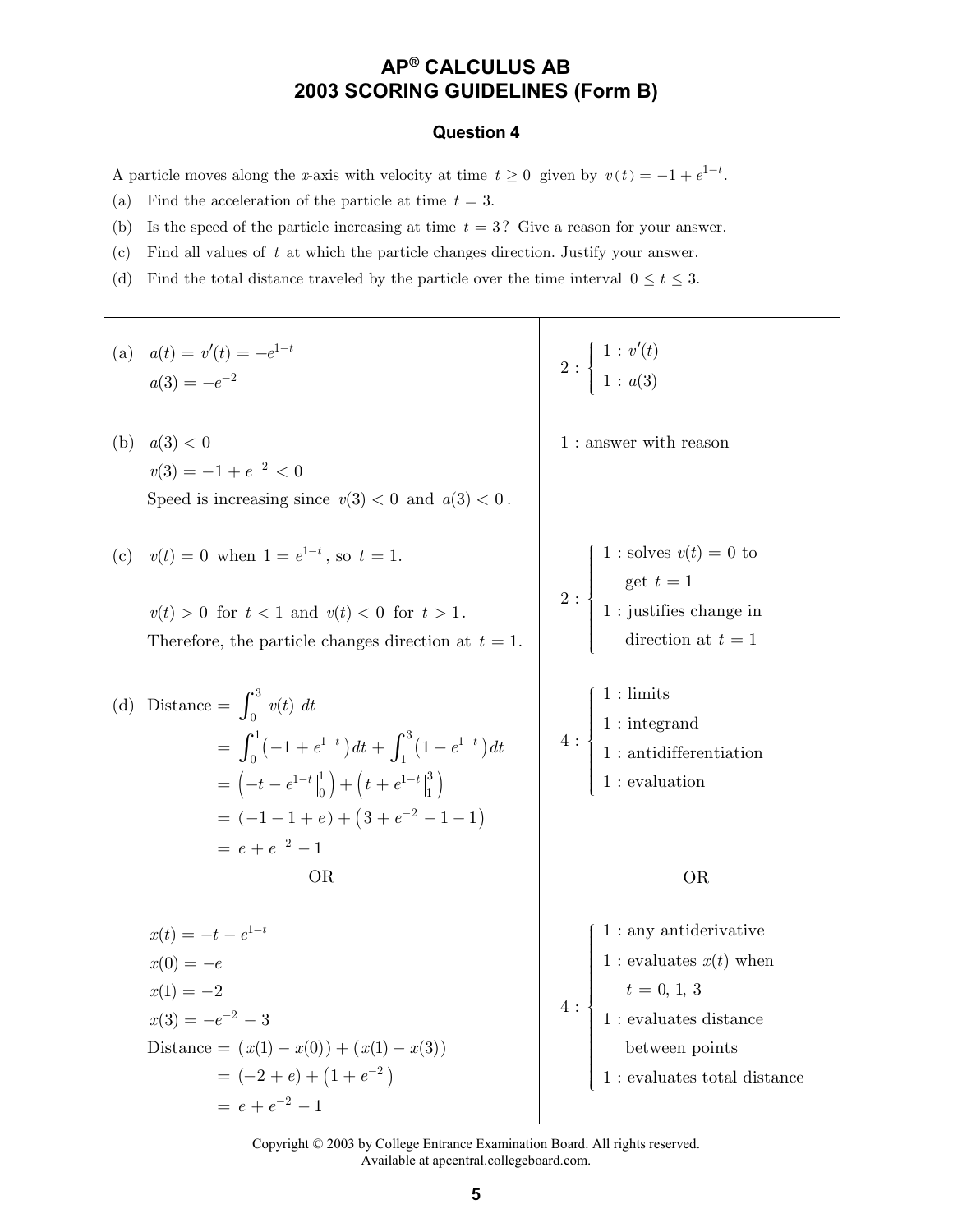#### **Question 5**

Let  $f$  be a function defined on the closed interval  $[0,7]$ . The graph of *f*, consisting of four line segments, is shown above. Let *g* be the

function given by  $g(x) = \int_2^x f(t) dt$ .

- (a) Find  $g(3)$ ,  $g'(3)$ , and  $g''(3)$ .
- (b) Find the average rate of change of *g* on the interval  $0 \le x \le 3$ .
- (c) For how many values *c*, where  $0 < c < 3$ , is  $g'(c)$  equal to the average rate found in part (b)? Explain your reasoning.



(d) Find the *x*-coordinate of each point of inflection of the graph of *g* on the interval  $0 < x < 7$ . Justify your answer.

(a) 
$$
g(3) = \int_2^3 f(t) dt = \frac{1}{2} (4 + 2) = 3
$$
  
\n $g'(3) = f(3) = 2$   
\n $g''(3) = f'(3) = \frac{0 - 4}{4 - 2} = -2$ 

(b) 
$$
\frac{g(3) - g(0)}{3} = \frac{1}{3} \int_0^3 f(t) dt
$$

$$
= \frac{1}{3} \left( \frac{1}{2} (2) (4) + \frac{1}{2} (4 + 2) \right) = \frac{7}{3}
$$

(c) There are two values of *c*. We need  $\frac{7}{3} = g'(c) = f(c)$ The graph of *f* intersects the line  $y = \frac{7}{3}$  at two

places between 0 and 3.

(d)  $x = 2$  and  $x = 5$ because  $g' = f$  changes from increasing to decreasing at  $x = 2$ , and from decreasing to increasing at  $x = 5$ .

$$
3: \begin{cases} 1: g(3) \\ 1: g'(3) \\ 1: g''(3) \end{cases}
$$
  

$$
2: \begin{cases} 1: g(3) - g(0) = \int_0^3 f(t) dt \\ 1: \text{answer} \end{cases}
$$

$$
2:\left\{\begin{array}{l} 1:\text{answer of }2\\ 1:\text{reason} \end{array}\right.
$$

Note: 1/2 if answer is 1 by MVT

2: 
$$
\begin{cases} 1: x = 2 \text{ and } x = 5 \text{ only} \\ 1: \text{justification} \\ \text{(ignore discussion at } x = 4) \end{cases}
$$